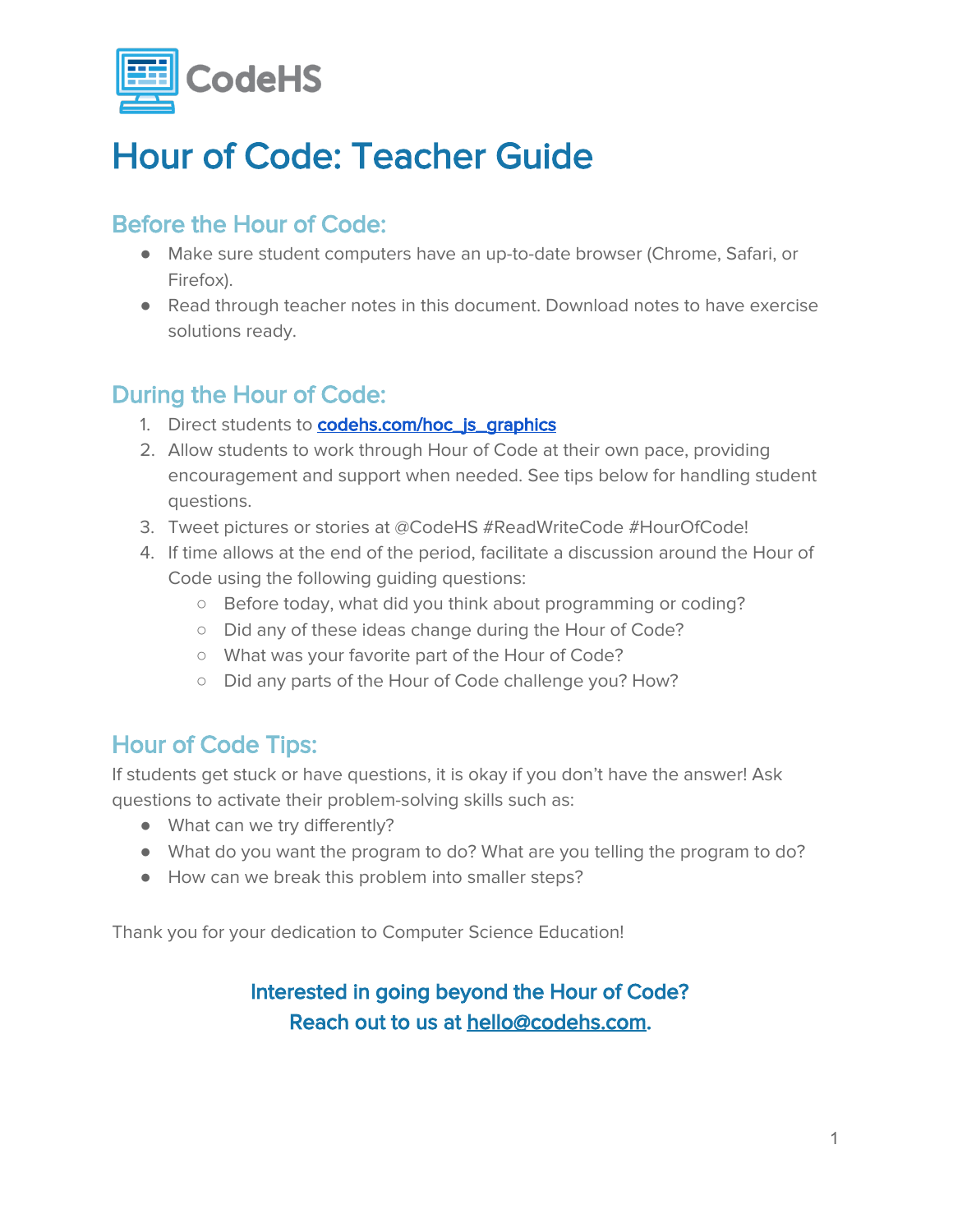

## JavaScript Graphics Teacher Notes

In this Hour of Code, students learn the basics of creating graphics objects on a screen by setting the type, shape, size, position, and color. Using the geometric concepts, and the concept of getWidth() and getHeight(), students will create multiple graphic objects in JavaScript.

#### **Objective**

Students will be able to …

- Create graphical JavaScript programs that draw shapes on the canvas
- $\bullet$  Locate points on the graphics canvas using  $(x, y)$  coordinates

#### Link to Activity: [codehs.com/hoc\\_js\\_graphics](http://codehs.com/hoc_js_graphics)

#### Discussion Questions

- Describe how you would make a blue circle with radius 10 and add it to the center of the canvas.
- Many programs generate graphics. What are some programs, apps, or websites that you use that create graphics?
- What is challenging about creating graphical programs? What is rewarding about creating graphical programs?

#### Exercise Solutions

| <b>Graphics Hello World</b> |                                                                                                                                                                                       |  |
|-----------------------------|---------------------------------------------------------------------------------------------------------------------------------------------------------------------------------------|--|
| <b>Description</b>          | This program adds "Hello world" to the canvas. Try updating it to say "What<br>up world". Also, update the position of the text to (50, 50).                                          |  |
| <b>Motivation</b>           | Students practice modifying text in the JavaScript graphics campus                                                                                                                    |  |
| Solution                    | // This program will add text that<br>// says "Hello world" at 100, 100.<br>function $start()$<br>var text = new Text("What up world");<br>text.setPosition(50, 50);<br>$add(text)$ ; |  |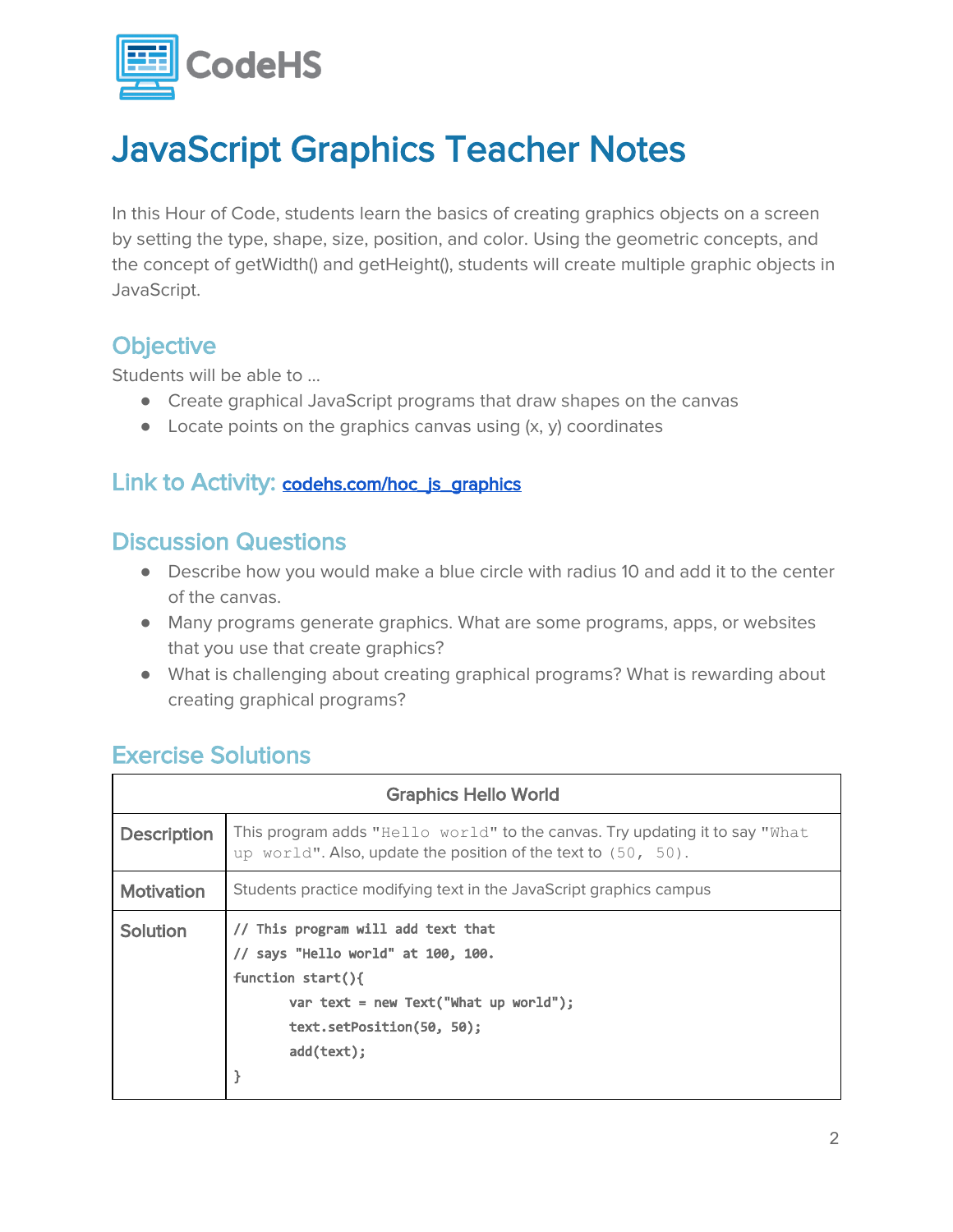

# JavaScript Graphics Teacher Notes

| <b>Blue Circle</b> |                                                                                                                                                                                                                                                                                                                                                                                                                       |  |
|--------------------|-----------------------------------------------------------------------------------------------------------------------------------------------------------------------------------------------------------------------------------------------------------------------------------------------------------------------------------------------------------------------------------------------------------------------|--|
| <b>Description</b> | This program draws a blue circle. Try drawing two more circles:<br>A red circle with radius 50 at (200, 200).<br>A green circle with radius 15 at (50, 15).<br>You can use Color.green and Color.red                                                                                                                                                                                                                  |  |
| <b>Motivation</b>  | Practice creating and adding circles to the graphics canvas                                                                                                                                                                                                                                                                                                                                                           |  |
| Solution           | // This program draws 3 circles<br>function $start()$<br>var circle = new Circle $(30)$ ;<br>circle.setPosition(100, 50);<br>circle.setColor(Color.blue);<br>add(circle);<br>var circle = new Circle $(50)$ ;<br>circle.setPosition(200, 200);<br>circle.setColor(Color.red);<br>add(circle);<br>var circle = new $Circle(15)$ ;<br>circle.setPosition(50, 15);<br>circle.setColor(Color.green);<br>add(circle);<br>} |  |

| <b>Red Rectangle</b> |                                                                                                                                                                                                                                                                       |  |
|----------------------|-----------------------------------------------------------------------------------------------------------------------------------------------------------------------------------------------------------------------------------------------------------------------|--|
| <b>Description</b>   | This program draws a red rectangle.<br>You should change the height of this red rectangle to 20.<br>Also, you should draw one more rectangle that is blue. It should be the entire height<br>of the screen and the width should be 30. Set it's position at (200, 0). |  |
| <b>Motivation</b>    | Practice creating and adding rectangles to the graphics canvas.                                                                                                                                                                                                       |  |
| <b>Solution</b>      | // This program will add a red rectangle<br>and a blue rectangle                                                                                                                                                                                                      |  |